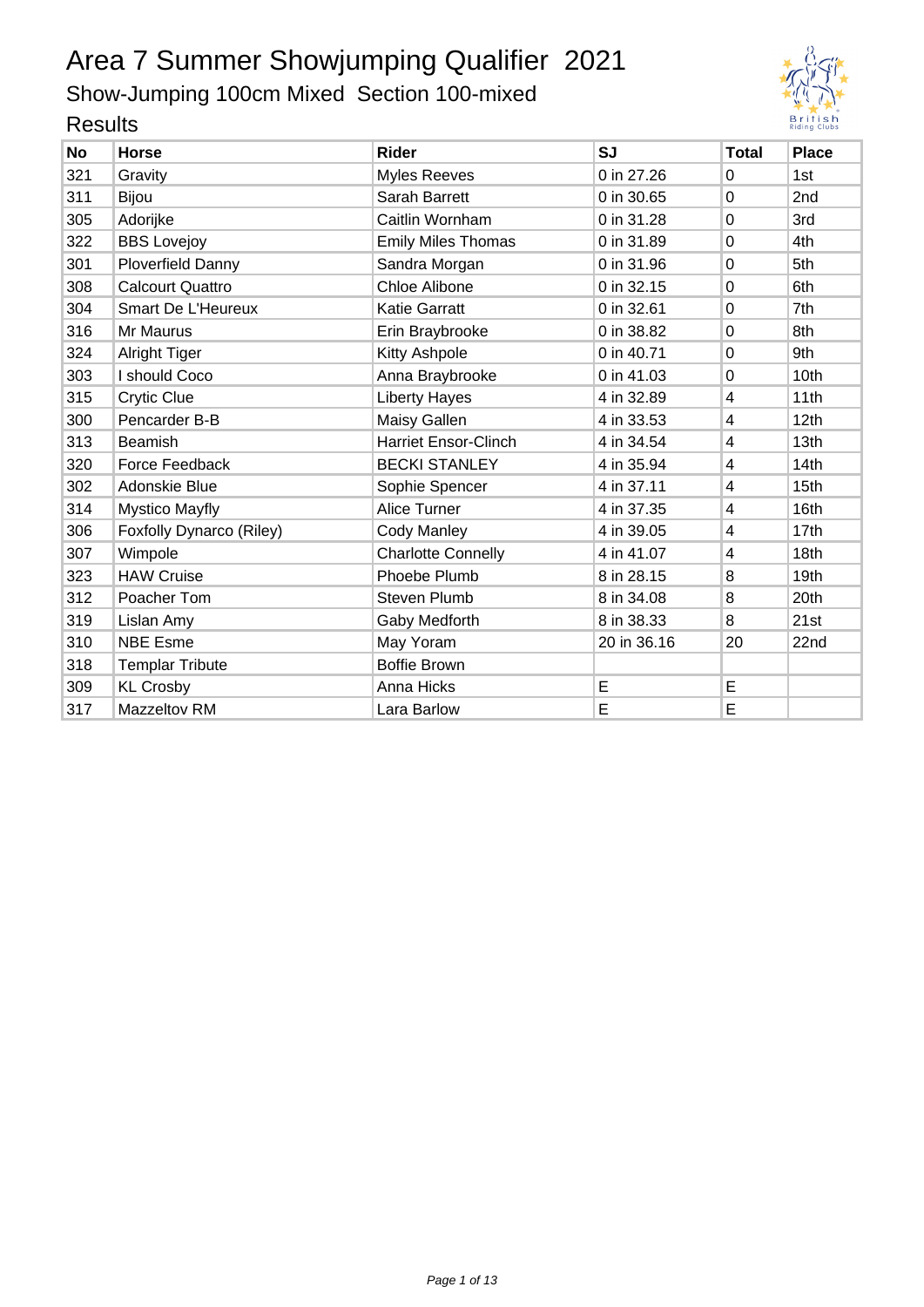Show-Jumping 110cm Mixed Section 110-Mixed

| <b>No</b> | <b>Horse</b>       | Rider                     | SJ         | <b>Total</b> | <b>Place</b> |
|-----------|--------------------|---------------------------|------------|--------------|--------------|
| 326       | <b>Crytic Clue</b> | Libety Hayes              | 0 in 32.48 | 0            | 1st          |
| 325       | <b>BBS</b> Lovejoy | <b>Emily Miles Thomas</b> | 4 in 32.48 | 4            | 2nd          |
| 328       | Force Feedback     | <b>BECKI STANLEY</b>      | 4 in 33.85 | 4            | 3rd          |
| 327       | <b>HAW Cruise</b>  | <sup>⊦</sup> Phoebe Plumb | 8 in 29.01 | 8            | 4th          |

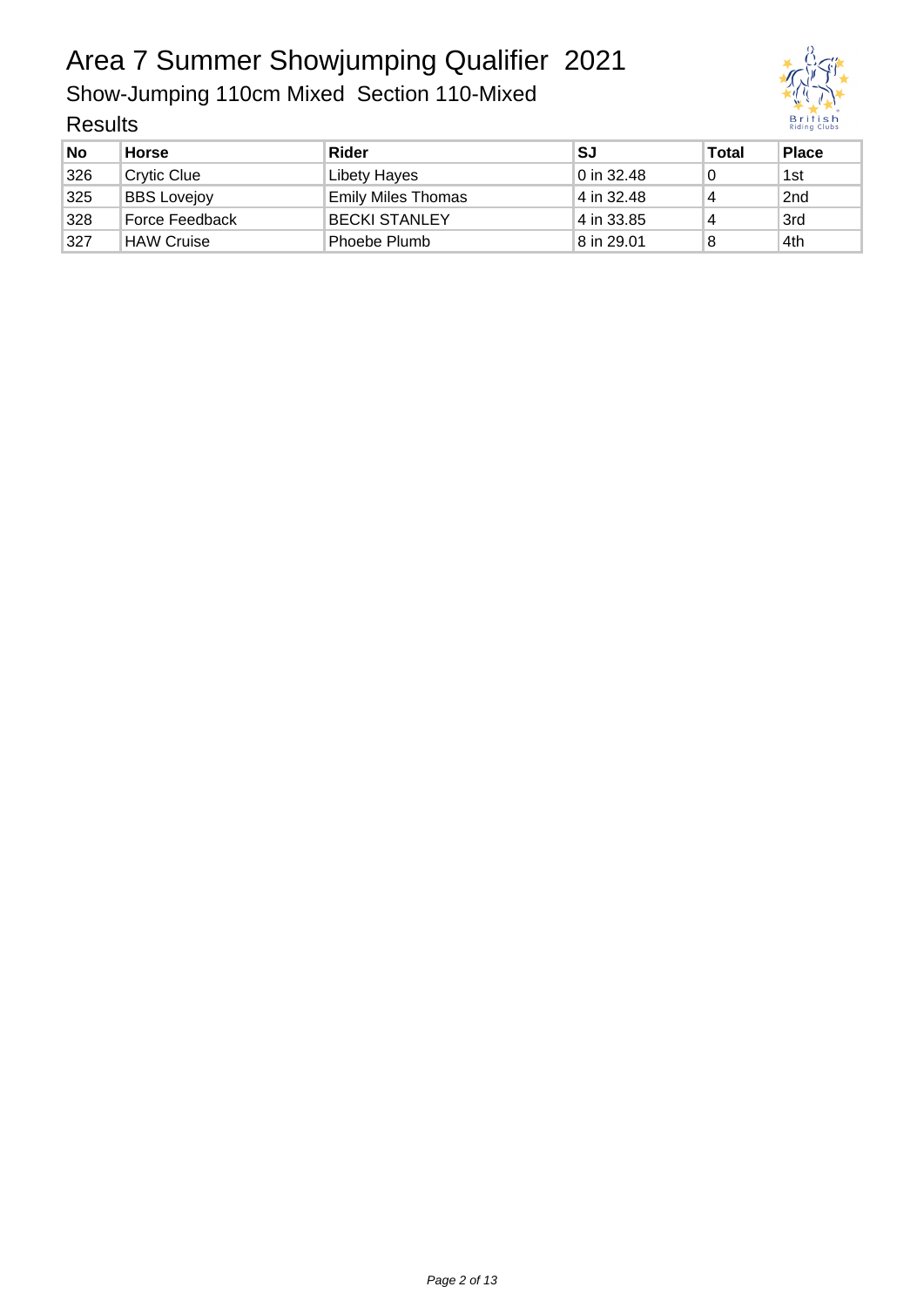Show-Jumping Junior 70cm Section 70-Junior



|           | .                       |                              |            |              |                 |  |  |  |  |
|-----------|-------------------------|------------------------------|------------|--------------|-----------------|--|--|--|--|
| <b>No</b> | <b>Horse</b>            | <b>Rider</b>                 | SJ         | <b>Total</b> | <b>Place</b>    |  |  |  |  |
| 226       | Greendown Ozzy          | Ava Lambert                  | 0 in 29.36 | 0            | 1st             |  |  |  |  |
| 227       | Tiger                   | Flo Woollard                 | 0 in 30.18 | 0            | 2 <sub>nd</sub> |  |  |  |  |
| 206       | <b>Baby Dee</b>         | Erin Cade                    | 0 in 33.46 | 0            | 3rd             |  |  |  |  |
| 202       | Knochawaddra Casper     | Darcie Fahy                  | 0 in 33.88 | $\Omega$     | 4th             |  |  |  |  |
| 249       | George                  | Daisy Burrows                | 0 in 43.61 | $\Omega$     | 5th             |  |  |  |  |
| 239       | Storm                   | <b>Edith Carter</b>          | 4 in 35.55 | 4            | 6th             |  |  |  |  |
| 208       | <b>Carlton Bessie</b>   | Libby Bunyan                 | 4 in 35.74 | 4            | 7th             |  |  |  |  |
| 242       | Robe Ara's Knight       | Caitlin Wornham              | 4 in 40.38 | 4            | 8th             |  |  |  |  |
| 221       | Mr Big                  | Isabelle lock                | 8 in 42.22 | 8            | 9th             |  |  |  |  |
| 205       | Moorbridge Monty        | Alfie Murtagh                | 8 in 43.21 | 8            | 10th            |  |  |  |  |
| 201       | TBC                     | TBC - SHILLINGTON            | Е          | E            |                 |  |  |  |  |
| 204       | <b>Watling Sapphire</b> | Sophia Beaton                | Е          | E            |                 |  |  |  |  |
| 207       | Baronsdown Donato       | Eva Fairgrieve               | Е          | E            |                 |  |  |  |  |
| 211       | Millie                  | Evie Stockton                | Е          | E            |                 |  |  |  |  |
| 214       | Henrietta               | Martha Henry                 | Е          | E            |                 |  |  |  |  |
| 228       | Jendai Tyler            | Е<br><b>Emily Karaivanov</b> |            | Е            |                 |  |  |  |  |
| 231       | WD                      | WD                           | Е          | Е            |                 |  |  |  |  |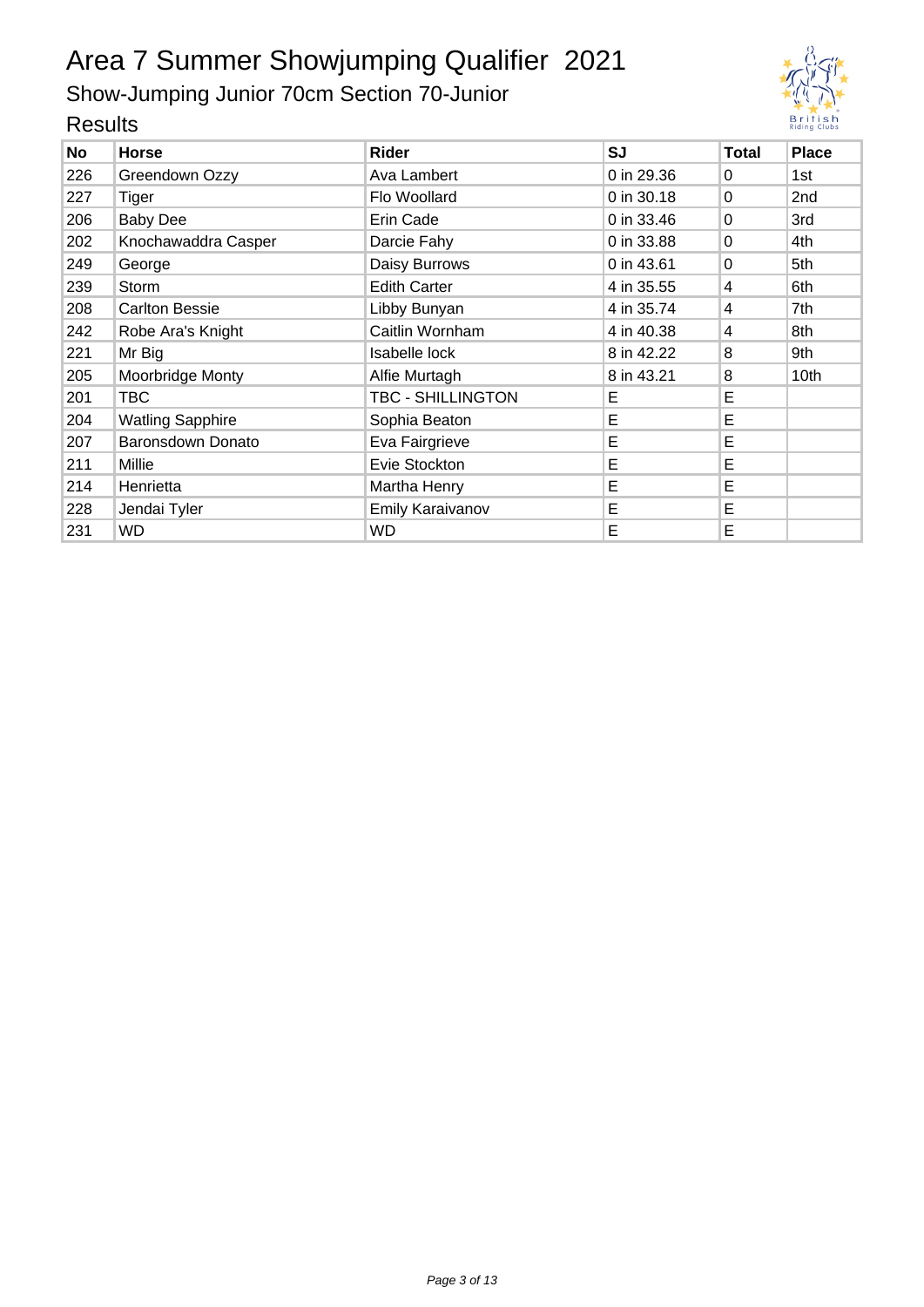Show-Jumping Senior 70cm Section 70Senior



| <b>No</b> | <b>Horse</b>                     | <b>Rider</b>             | <b>SJ</b>  | <b>Total</b> | <b>Place</b> |
|-----------|----------------------------------|--------------------------|------------|--------------|--------------|
| 241       | <b>Theodore Sunset Eclipse</b>   | <b>Heidi Chilvers</b>    | 0 in 26.92 | 0            | 1st          |
| 209       | New Lily                         | Jessica Suffling         | 0 in 26.94 | 0            | 2nd          |
| 245       | <b>Silver Stream Star Struck</b> | Ella Cloake              | 0 in 30.16 | 0            | 3rd          |
| 224       | Knochawaddra Casper              | Danielle Fahy            | 0 in 31.15 | 0            | 4th          |
| 232       | Anton Z                          | <b>Kimkerley Macey</b>   | 0 in 32.31 | 0            | 5th          |
| 234       | Maxwell                          | Hannah Moss              | 0 in 33.49 | 0            | 6th          |
| 235       | Ballycaum Lad                    | Sam Morgan               | 0 in 35.90 | 0            | 7th          |
| 237       | <b>Silver Henry</b>              | Pauline Woodthorpe       | 0 in 37.15 | 0            | 8th          |
| 229       | <b>Pilleybailey Centurion</b>    | Jessica Suffling         | 0 in 38.90 | 0            | 9th          |
| 200       | Laurenzo                         | Sarah Anderson           | 0 in 39.50 | 0            | 10th         |
| 246       | Bobs the Lad                     | Karen Howse              | 0 in 43.83 | 0            | 11th         |
| 238       | Maesmynach Velvet                | Alison Jones             | 0 in 49.34 | 0            | 12th         |
| 243       | <b>Ducal Master Garnet</b>       | Deb Miller               | 4 in 31.51 | 4            | 13th         |
| 223       | Caught in the Act                | Nicola Marston           | 4 in 32.51 | 4            | 14th         |
| 210       | W.P-B.R Dyffrynceiriog Snowy     | Ann Chadwick             | 4 in 33.18 | 4            | 15th         |
| 240       | <b>Barravalley Breeze</b>        | Kate Sullivan            | 4 in 33.46 | 4            | 16th         |
| 330       | Frank VII                        | Amy Ridsdale             | 4 in 33.72 | 4            | 17th         |
| 230       | Peter Rabbit                     | <b>Katy Stockley</b>     | 4 in 35.14 | 4            | 18th         |
| 247       | Mr Montgomery                    | Pip Rathbone             | 4 in 37.31 | 4            | 19th         |
| 216       | Classic Jack                     | <b>Catherine Martin</b>  | 4 in 39.03 | 4            | 20th         |
| 219       | Ennistymon Lad                   | <b>Isabel Ritchie</b>    | 4 in 39.04 | 4            | 21st         |
| 203       | <b>Ballymurragh Abbey</b>        | <b>Bex Goldsmith</b>     | 4 in 41.50 | 4            | 22nd         |
| 233       | <b>Highfield Buddy</b>           | Lizzie Thomas            | 4 in 43.71 | 4            | 23rd         |
| 218       | <b>Eastlands Alice Springs</b>   | Kate Lonnen              | 4 in 44.76 | 4            | 24th         |
| 248       | Lauras Girl                      | Verena Waddington        | 4 in 54.37 | 4            | 25th         |
| 225       | Azizi                            | Lashara Clements         | 8 in 38.48 | 8            | 26th         |
| 217       | Topaz                            | Debbie Manley            | 8 in 38.63 | 8            | 27th         |
| 220       | Angels Legacy                    | Sarah Leach              | 8 in 40.79 | 8            | 28th         |
| 222       | Solomon                          | <b>Tracy Barwick</b>     |            |              |              |
| 244       | Petrushka                        | Eleanor Buchan           |            |              |              |
| 250       | Dark Lad II wd                   | Sarah Hicks wd           |            |              |              |
| 251       | Sarco Scooby                     | <b>Emily Jane Griggs</b> |            |              |              |
| 212       | Drumin Tarla                     | <b>Tracey Churchill</b>  | E          | E            |              |
| 213       | Ollie                            | Karen Neal               | E          | E            |              |
| 215       | Loumarco (Rupert)                | Rachel Childs            | E          | E            |              |
| 236       | <b>Tilly</b>                     | Georgina Angood          | E          | E            |              |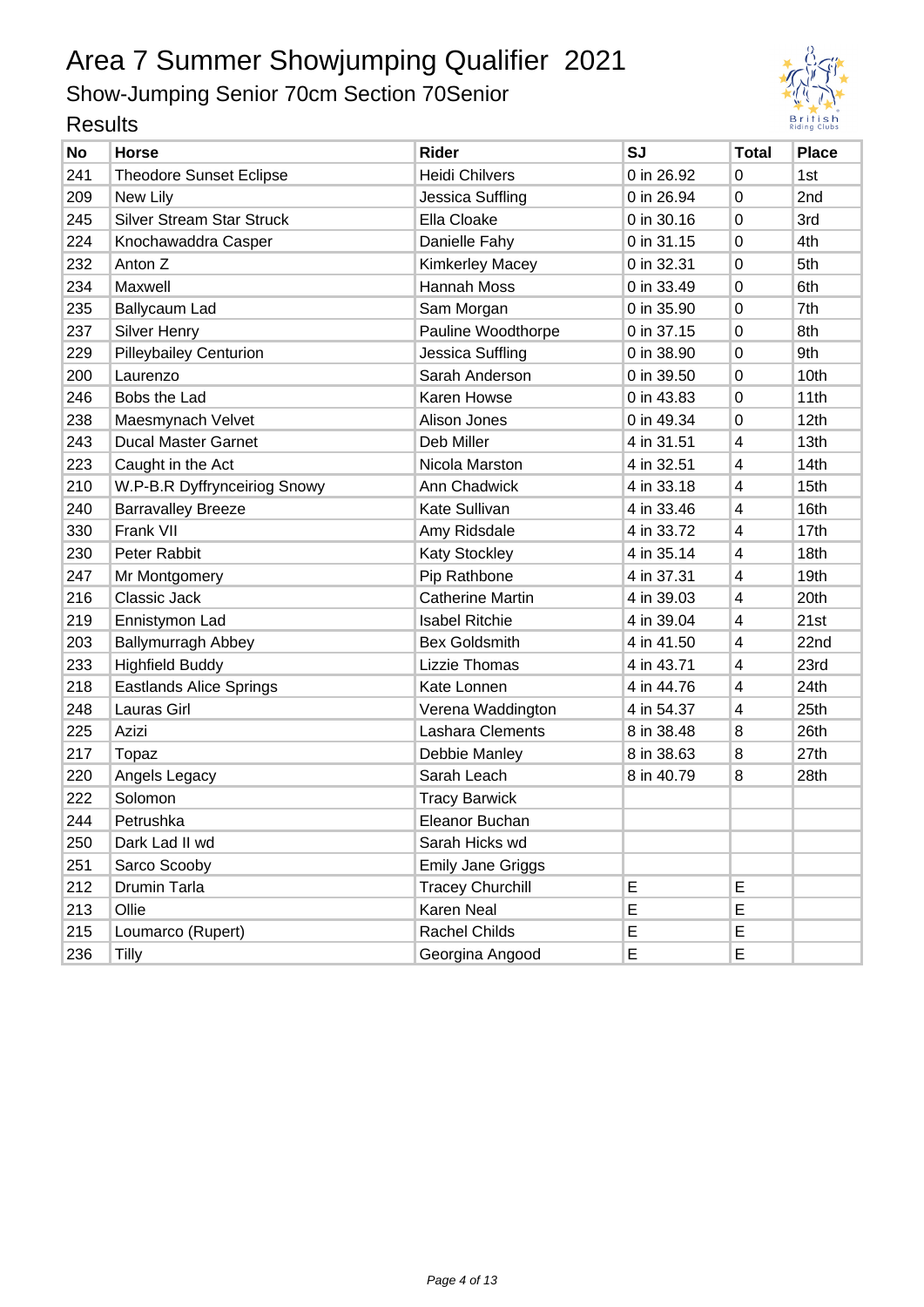Show-Jumping Senior 80cm Section 80Senior



| <b>No</b> | <b>Horse</b>                    | <b>Rider</b>             | <b>SJ</b>          | <b>Total</b> | <b>Place</b>     |
|-----------|---------------------------------|--------------------------|--------------------|--------------|------------------|
| 43        | Rooster                         | Sarah Fortescue          | 0 in 32.76         | 0            | 1st              |
| 96        | <b>Medrus Gavin Henson</b>      | Nicola Shaw              | 0 in 37.61         | 0            | 2nd              |
| 73        | Rainbow Boy                     | Linda Tallett            | 0 in 37.68         | 0            | 3rd              |
| 47        | <b>Gulf Coast</b>               | Di Whattoff              | 0 in 38.21         | 0            | 4th              |
| 76        | <b>Treliver Demerera</b>        | Louis Horn               | 0 in 38.24         | 0            | 5th              |
| 48        | <b>Talent Royal</b>             | <b>Emily Steaggles</b>   | 0 in 39.44         | 0            | 6th              |
| 68        | <b>Pilleybailey Centurion</b>   | Jessica Suffling         | 0 in 39.90         | 0            | 7th              |
| 88        | Can be Dun                      | Karen Chamberlain        | 0 in 39.90         | 0            | 7th              |
| 33        | <b>CVS Ricochet</b>             | Fiona Iszchak            | 0 in 40.63         | 0            | 9th              |
| 56        | Peter Rabbit                    | <b>Katy Stockley</b>     | 0 in 40.75         | 0            | 10th             |
| 79        | <b>Shannondale Velvet</b>       | <b>Claire Elbrow</b>     | 0 in 41.11         | 0            | 11th             |
| 74        | Maesmynach Bore Mai             | Alison Jones             | 0 in 41.80         | 0            | 12th             |
| 82        | Longwood Mr Diamond             | <b>Tilly Gill</b>        | 0 in 42.14         | 0            | 13th             |
| 97        | Small Black and Furry           | Annunziata Desmond       | 0 in 42.31         | 0            | 14th             |
| 104       | <b>White Lillie</b>             | Rachel Abra              | 0 in 42.40         | 0            | 15 <sub>th</sub> |
| 103       | Little Irish Magic              | Emma Juilan              | 0 in 42.60         | 0            | 16th             |
| 50        | <b>Barravalley Breeze</b>       | Kate Sullivan            | 0 in 42.91         | 0            | 17th             |
| 99        | Dancing Queen                   | <b>Caroline Bellin</b>   | 0 in 42.91         | 0            | 17th             |
| 45        | <b>Ballymurragh Abbey</b>       | <b>Bex Goldsmith</b>     | 0 in 43.88         | 0            | 19th             |
| 60        | Bobs the Lad                    | Karen Howse              | 0 in 46.16         | 0            | 20th             |
| 61        | Miss T Ification                | Diane Delaney            | 0 in 46.31         | 0            | 21st             |
| 49        | Lady Jasmin                     | Sarah Anderson           | 0 in 47.82         | 0            | 22nd             |
| 100       | <b>Duneens Best</b>             | Katherine Adams          | 0 in 49.00         | 0            | 23rd             |
| 31        | Maesmynach Velvet               | Alison Jones             | 0 in 49.75         | 0            | 24th             |
| 93        | RSPCA Pumpkin                   | Marianne Fletcher        | $0 + 2$ in 51.23   | 2            | 25th             |
| 39        | New Lily                        | Jessica Suffling         | 4 in 28.48         | 4            | 26th             |
| 75        | Titus' Lady Chocolat (Lady)     | <b>Catriona Paterson</b> | 4 in 30.93         | 4            | 27th             |
| 40        | <b>Future Mythical Illusion</b> | Rachael Stevenson        | 4 in 35.96         | 4            | 28th             |
| 34        | Renaisence                      | Kelly Gladstone          | 4 in 37.70         | 4            | 29th             |
| 69        | <b>Dolly Mixture</b>            | Sam Morgan               | 4 in 39.25         | 4            | 30th             |
| 38        | Maxwell                         | Hannah Moss              | 4 in 39.58         | 4            | 31st             |
| 41        | Ducal Master Garnet             | Deb Miller               | 4 in 41.60         | 4            | 32nd             |
| 98        | Murphys Moonshine               | Phoebe Crawford          | 4 in 42.50         | 4            | 33rd             |
| 105       | Abergavenney Umbro              | Carol Fletcher           | 4 in 42.51         | 4            | 34th             |
| 65        | Golden Wishes                   | Rachael Ritchie          | 4 in 42.78         | 4            | 35th             |
| 42        | Anton Z                         | <b>Kimberley Macey</b>   | 4 in 42.82         | 4            | 36th             |
| 63        | Sarco Scooby                    | <b>Emily Jane Griggs</b> | 4 in 49.76         | 4            | 37th             |
| 80        | Ace Black                       | Lauren Lanik             | 8 in 31.35         | 8            | 38th             |
| 95        | <b>Burj Hatta</b>               | Rachel Casbon            | 8 in 44.37         | 8            | 39th             |
| 62        | <b>Goulton Sunny Street</b>     | Ella Cloake              | 12 in 45.61        | 12           | 40th             |
| 101       | Ruby                            | <b>Nigel Russell</b>     | 16 in 44.38        | 16           | 41st             |
| 91        | Kilcannon Lucky Guy             | Sam Norman               | $8 + 9$ in 58.13   | 17           | 42nd             |
| 32        | Silver Henry                    | Pauline Woodthorpe       | 4 + 13 in 62.52    | 17           | 43rd             |
| 66        | <b>Theodore Sunset Eclipse</b>  | Heidi Chilvers           | 20 in 41.43        | 20           | 44th             |
| 35        | Findon Frodo                    | Kerrie Kennedy           | $12 + 12$ in 61.04 | 24           | 45th             |
| 36        | <b>Highfield Buddy</b>          | Lizzie Thomas            | $8 + 27$ in 76.60  | 35           | 46th             |
| 55        | Tilly                           | Georgina Angood          | E                  | Е            |                  |
| 57        | Mr Montgomery                   | Pip Rathbone             | E                  | E            |                  |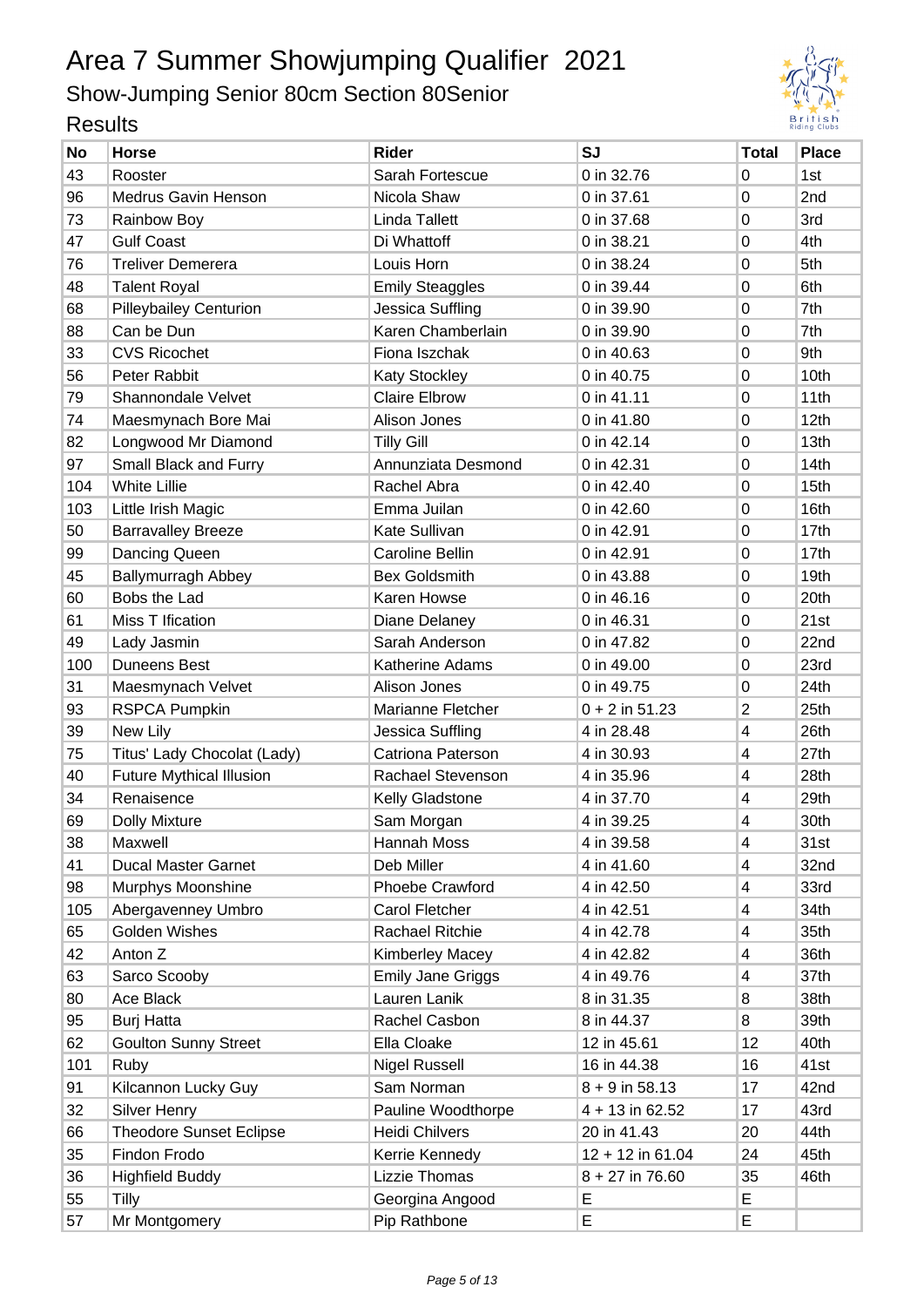| <b>No</b> | <b>Horse</b>         | Rider             | SJ | <b>Total</b> | <b>Place</b> |
|-----------|----------------------|-------------------|----|--------------|--------------|
| 90        | Petit Filous (TOPAZ) | Debbie Manley     |    | Е            |              |
| 94        | Fern                 | Sarah Billingham  |    | Е            |              |
| 102       | Grace Lightning      | Kate Jordan       | E  | E            |              |
| 70        | Lauras Girl          | Verena Waddington | W  | W            |              |
| 72        | Dark Lad II wd       | Sarah Hicks wd    | W  | W            |              |
| 92        | <b>WD</b>            | <b>WD</b>         | W  | W            |              |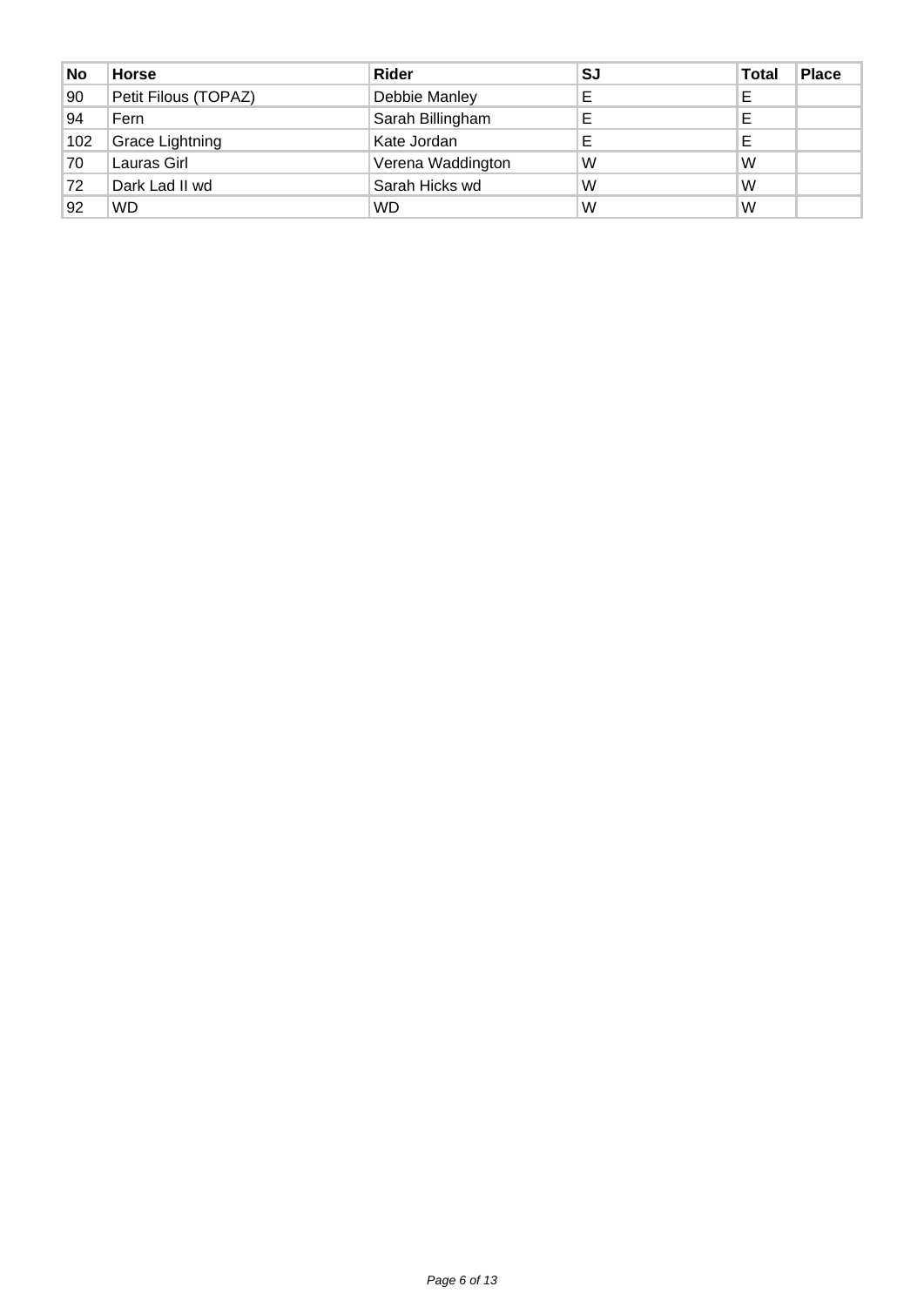## Show-Jumping Senior 90cm Section 90Senior



| noouito   |                             |                             |                   |              |                 |
|-----------|-----------------------------|-----------------------------|-------------------|--------------|-----------------|
| <b>No</b> | <b>Horse</b>                | <b>Rider</b>                | <b>SJ</b>         | <b>Total</b> | <b>Place</b>    |
| 295       | Titus' Lady Chocolat (Lady) | Catriona Paterson           | 0 in 29.29        | $\Omega$     | 1st             |
| 285       | <b>Bijou</b>                | Sarah Barrett               | 0 in 29.36        | $\Omega$     | 2 <sub>nd</sub> |
| 270       | Ace Black                   | Lauren Lanik                | 0 in 31.90        | $\Omega$     | 3rd             |
| 292       | Maesmynach Bore Mai         | Alison Jones                | 0 in 36.20        | $\Omega$     | 4th             |
| 282       | Foxfolly Dynarco (Riley)    | <b>Cody Manley</b>          | 0 in 39.10        | 0            | 5th             |
| 265       | <b>CVS Ricochet</b>         | Fiona Iszchak               | 0 in 39.19        | 0            | 6th             |
| 277       | Wimpole                     | <b>Charlotte Connelly</b>   | 0 in 39.54        | $\Omega$     | 7th             |
| 269       | Shannondale Velvet          | <b>Claire Elbrow</b>        | 0 in 40.29        | $\Omega$     | 8th             |
| 294       | Rainbow Boy                 | Linda Tallett               | 0 in 41.02        | $\Omega$     | 9th             |
| 260       | Wigster                     | Rhea Macleod                | 4 in 26.99        | 4            | 10th            |
| 299       | <b>Teddy Grange</b>         | <b>Emily Steaggles</b>      | 4 in 33.84        | 4            | 11th            |
| 289       | <b>Mystico Mayfly</b>       | Alice Turner                | 4 in 34.19        | 4            | 12th            |
| 273       | <b>Gulf Coast</b>           | Di Whattoff                 | 4 in 34.57        | 4            | 13th            |
| 293       | Beamish                     | <b>Harriet Ensor-Clinch</b> | 4 in 38.59        | 4            | 14th            |
| 272       | Mr Maurus                   | Erin Braybrooke             | 4 in 41.09        | 4            | 15th            |
| 252       | Dominic                     | <b>Ellie Sayer</b>          | 4 in 46.40        | 4            | 16th            |
| 275       | <b>Ploverfield Danny</b>    | Sandra Morgan               | 4 in 48.89        | 4            | 17th            |
| 290       | <b>KL Crosby</b>            | Anna Hicks                  | 8 in 29.09        | 8            | 18th            |
| 291       | <b>Treliver Demerera</b>    | Louis Horn                  | 8 in 29.15        | 8            | 19th            |
| 298       | Poacher Tom                 | <b>Steven Plumb</b>         | 8 in 29.91        | 8            | 20th            |
| 281       | Miss T Ification            | Diane Delaney               | 12 in 37.10       | 12           | 21st            |
| 259       | <b>Stormhill Patrick</b>    | Katy Briggs                 | 12 in 41.05       | 12           | 22nd            |
| 271       | Kilcannon Lucky Guy         | Sam Norman                  | $12 + 3$ in 62.54 | 15           | 23rd            |
| 253       | Marmie                      | Paige Walker                | 16 in 39.17       | 16           | 24th            |
| 266       | <b>WD - STEVENAGE</b>       | <b>WD - STEVENAGE</b>       |                   |              |                 |
| 264       | <b>TBC</b>                  | <b>Ellie Summers</b>        | E                 | E            |                 |
| 280       | <b>NBE Esme</b>             | May Yoram                   | E                 | E            |                 |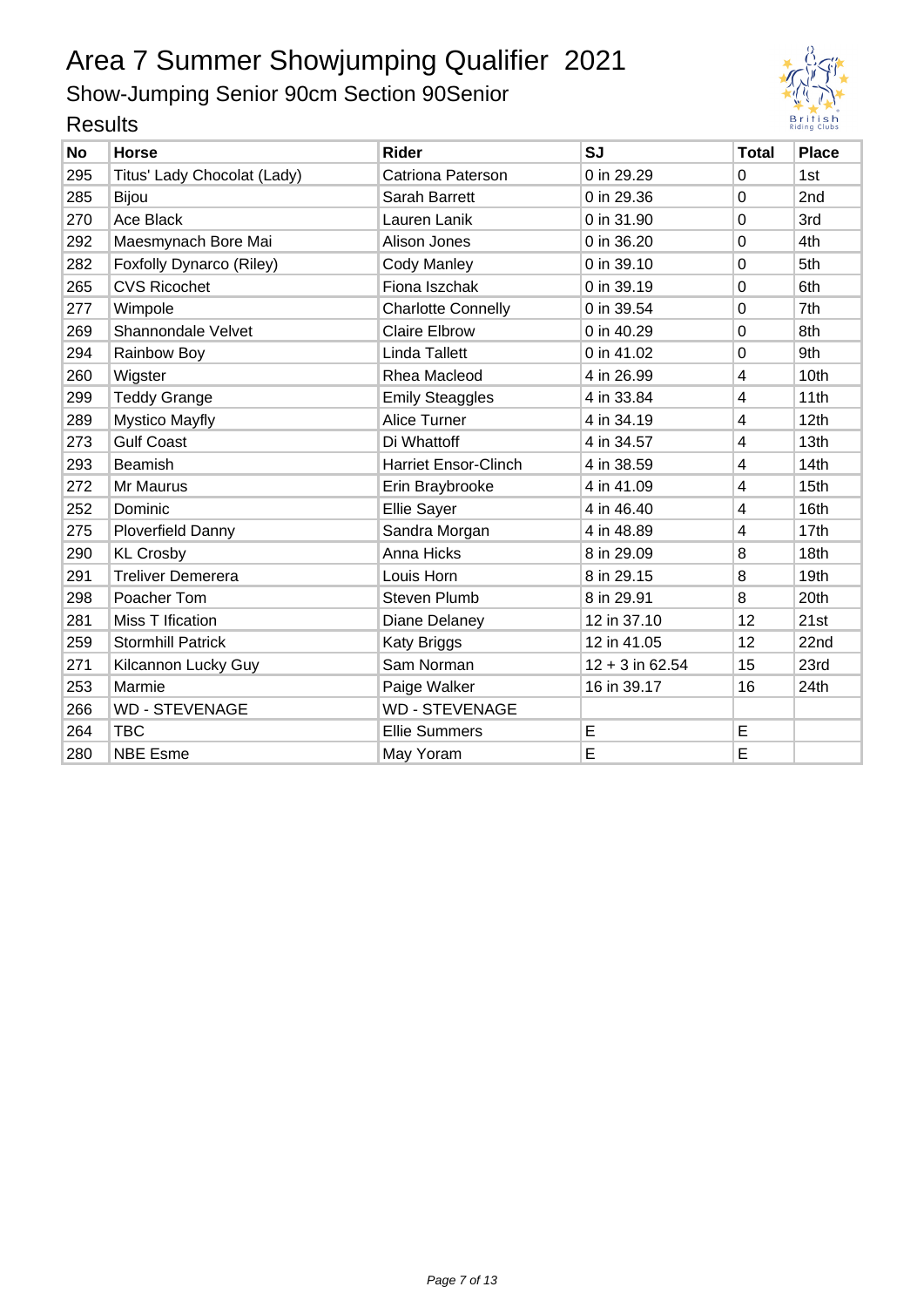Style Jumping Junior Section Junior-75



|                 | No Horse                 | Rider                   |      |    |    |    |    | Jumping   Rider   Feel/skill   Position   Horse   Penalties   Total   Place |      |     |
|-----------------|--------------------------|-------------------------|------|----|----|----|----|-----------------------------------------------------------------------------|------|-----|
|                 | 15 $\sqrt{\text{Tiger}}$ | Flo Woollard            | 0    | 14 | 24 | 16 | 21 | 0                                                                           | 75   | 1st |
|                 | 17 Greendown Ozzy        | Ava Lambert             | 0    | 14 | 24 | 16 | 21 | 0                                                                           | 75   | 1st |
|                 | 14 GRC Billy             | Ella Lambert            | $-2$ | 12 | 18 | 14 | 21 | 0                                                                           | 63   | 3rd |
|                 | 12   Ardlonan Star       | Annabelle Pick          | 0    | 12 | 18 | 12 | 21 | $-2.8$                                                                      | 60.2 | 4th |
|                 | 16   Mr Big              | Isabelle lock           | 0    | 12 | 18 | 12 | 18 | $-4$                                                                        | 56   | 5th |
| 13 <sup>°</sup> | Jendai Tyler             | <b>Emily Karaivanov</b> | Е    |    |    |    |    |                                                                             | E    |     |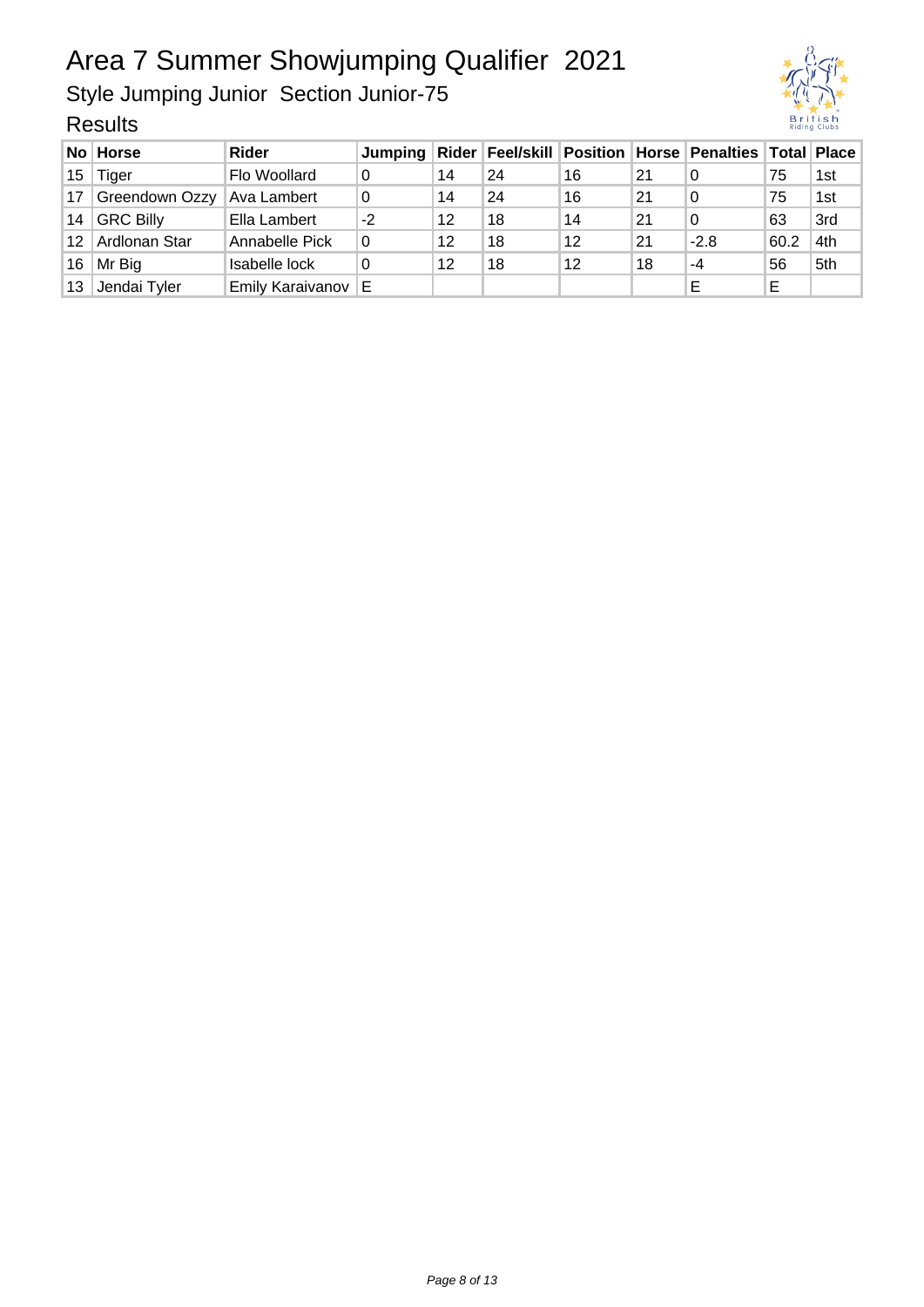Show-Jumping Junior 80cm Section Junior-80



| <b>טוועטאו</b> |                               |                        |                   |              |              |
|----------------|-------------------------------|------------------------|-------------------|--------------|--------------|
| <b>No</b>      | <b>Horse</b>                  | <b>Rider</b>           | <b>SJ</b>         | <b>Total</b> | <b>Place</b> |
| 71             | Wizard                        | Lottie Gallen          | 0 in 37.70        | $\Omega$     | 1st          |
| 77             | Easy Sunday                   | <b>Scarlett Bracey</b> | 0 in 39.81        | $\Omega$     | 2nd          |
| 37             | <b>GRC Billy</b>              | Ella Lambert           | 0 in 40.50        | 0            | 3rd          |
| 67             | Mochulla Nugget               | Olivia Webster Brawn   | 0 in 46.91        | 0            | 4th          |
| 58             | George                        | Daisy Burrows          | 0 in 48.03        | $\Omega$     | 5th          |
| 53             | <b>Bierway Jack Daniels</b>   | <b>Finley Wootton</b>  | 4 in 49.45        | 4            | 6th          |
| 30             | Ardlonan Star                 | Annabelle Pick         | $4 + 1$ in 50.88  | 5            | 7th          |
| 64             | <b>Birrinview Joker</b>       | Evie Bailey            | 8 in 40.10        | 8            | 8th          |
| 54             | Lockinge Felix                | Mary-Jayne Normington  | 8 in 46.83        | 8            | 9th          |
| 85             | Brown Eyed Boy                | Louis Webster Brawn    | 8 in 49.25        | 8            | 10th         |
| 81             | <b>Carlton Bessie</b>         | Libby Bunyan           | 16 in 33.85       | 16           | 11th         |
| 44             | Robe Ara's Knight             | Caitlin Wornham        | $8 + 11$ in 60.51 | 19           | 12th         |
| 83             | Q'uelle Brille (Star)         | <b>Adam Cleaver</b>    | $20 + 6$ in 55.65 | 26           | 13th         |
| 51             | <b>Storm</b>                  | <b>Edith Carter</b>    | E                 | E            |              |
| 52             | Moorbridge Monty              | Alfie Murtagh          | E                 | E            |              |
| 59             | Egypian Prince                | Millie Granger         | E                 | E            |              |
| 78             | Georgia                       | Summer Parker          | E                 | E            |              |
| 84             | <b>Eastland Alice Springs</b> | Jess Lonnen            | E                 | E            |              |
| 46             | <b>WD</b>                     | <b>WD</b>              | W                 | W            |              |
| 86             | <b>TBC</b>                    | TBC - Shillington      | W                 | W            |              |
| 87             | <b>TBC</b>                    | <b>TBC</b> - Wittering | W                 | W            |              |
| 89             | <b>TBC</b>                    | TBC - Keysoe           | W                 | W            |              |
| 106            | <b>TBC</b>                    | TBC - keysoe           | W                 | W            |              |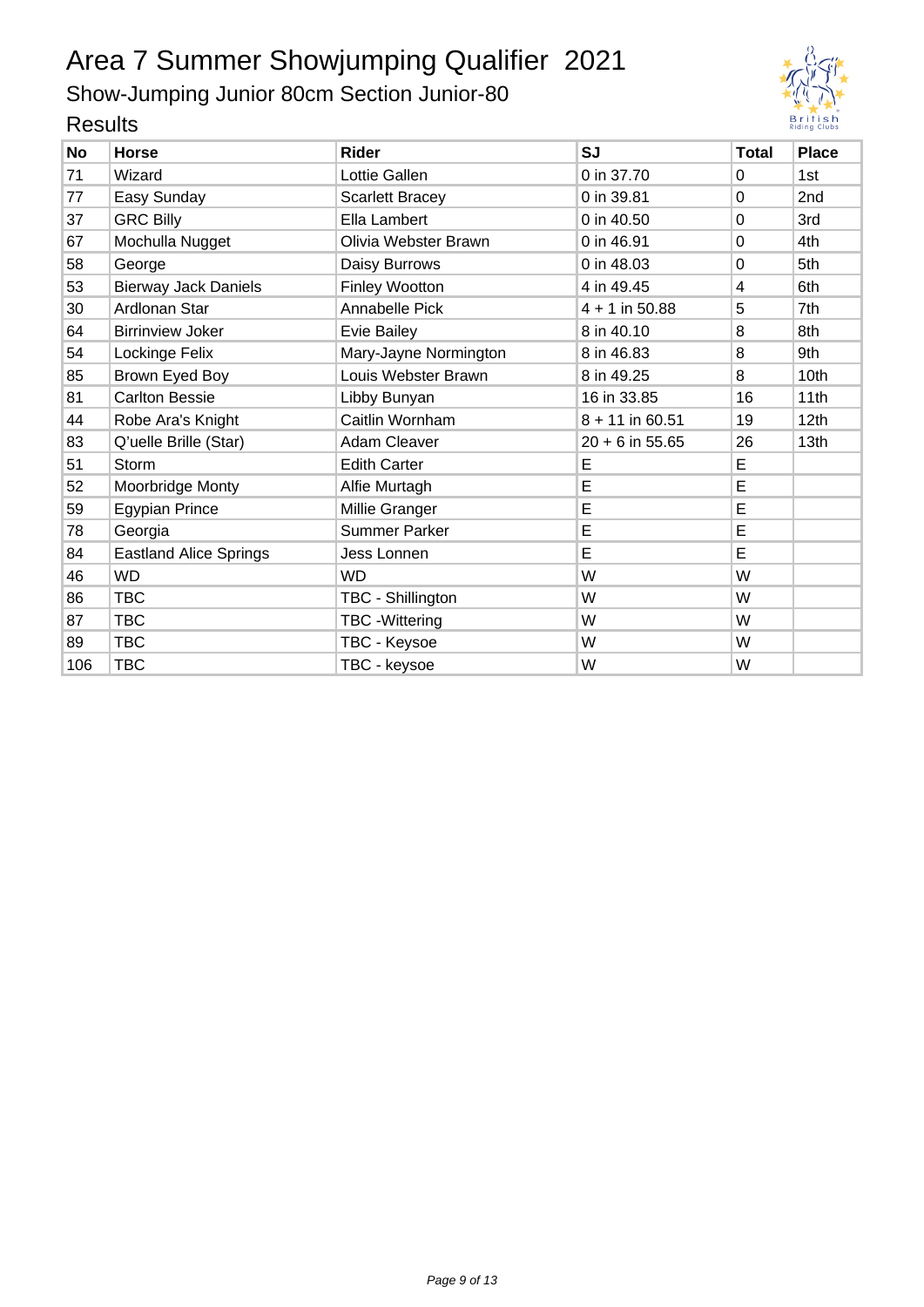Style Jumping Junior Section Junior-85



| No Horse                      | Rider                                     |  |    |    |    | Jumping   Rider   Feel/skill   Position   Horse   Penalties   Total   Place |                 |
|-------------------------------|-------------------------------------------|--|----|----|----|-----------------------------------------------------------------------------|-----------------|
| 29 Pencarder B-B Maisy Gallen |                                           |  | 24 | 16 | 24 |                                                                             | 1st             |
|                               | 28 Lockinge Felix Mary-Jayne Normington 0 |  | 21 |    | 24 |                                                                             | 2 <sub>nd</sub> |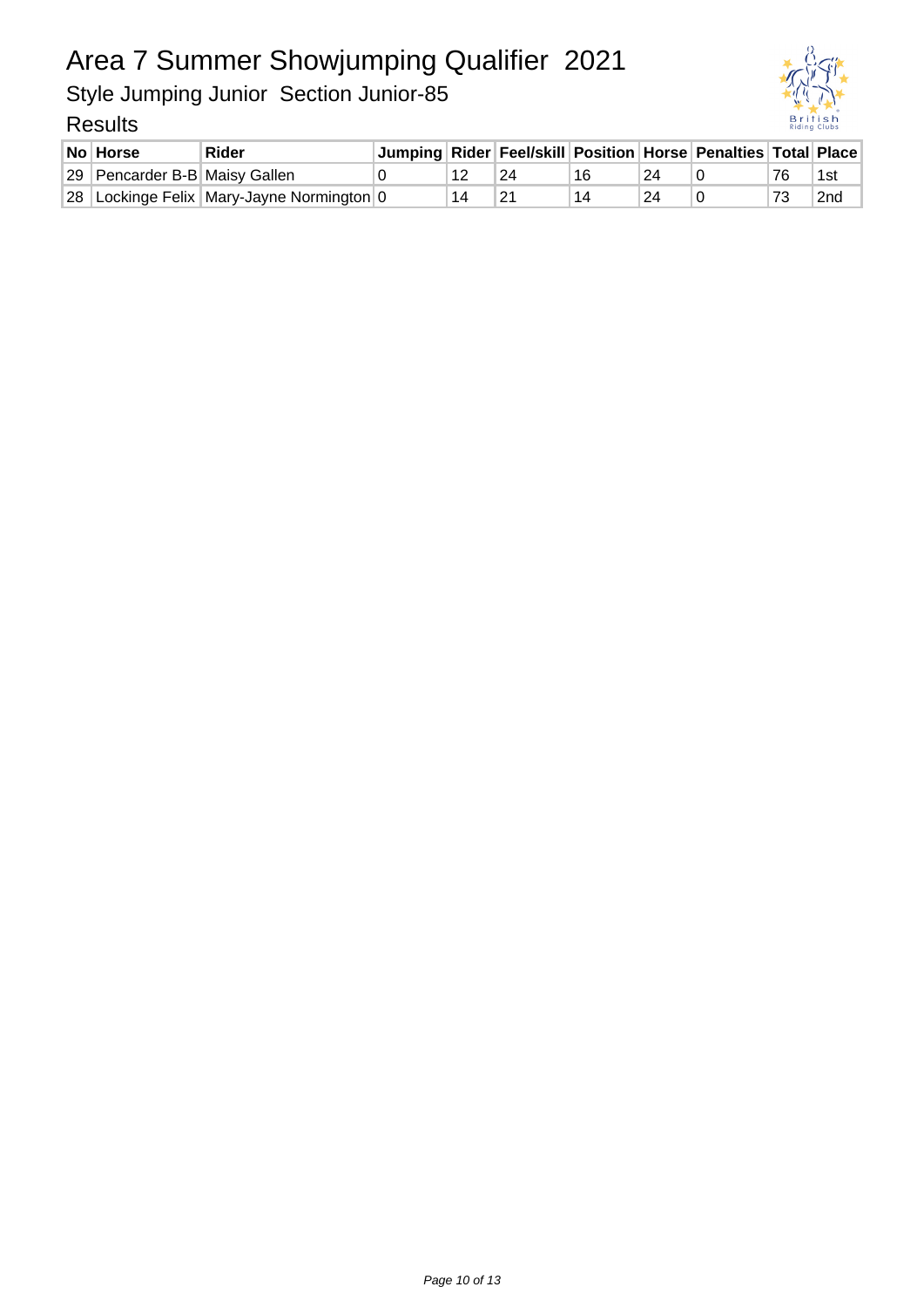Show-Jumping Junior 90cm Section Junior-90



| <b>SJ</b><br>0 in 27.03<br>0 in 30.07<br>0 in 30.68<br>0 in 32.68 | <b>Total</b><br>0<br>$\Omega$<br>$\Omega$ | <b>Place</b><br>1st<br>2 <sub>nd</sub>                                          |
|-------------------------------------------------------------------|-------------------------------------------|---------------------------------------------------------------------------------|
|                                                                   |                                           |                                                                                 |
|                                                                   |                                           |                                                                                 |
|                                                                   |                                           |                                                                                 |
|                                                                   |                                           | 3rd                                                                             |
|                                                                   |                                           | 4th                                                                             |
| 0 in 35.04                                                        |                                           | 5th                                                                             |
| 0 in 35.43                                                        |                                           | 6th                                                                             |
| 0 in 35.84                                                        |                                           | 7th                                                                             |
| 0 in 36.19                                                        |                                           | 8th                                                                             |
| 0 in 36.72<br>0                                                   |                                           | 9th                                                                             |
| 0 in 38.42                                                        |                                           | 10th                                                                            |
| 0 in 38.79                                                        |                                           | 11th                                                                            |
| 4 in 34.15                                                        | 4                                         | 12th                                                                            |
| 4 in 34.28                                                        | 4                                         | 13th                                                                            |
| 4 in 41.76                                                        | 4                                         | 14th                                                                            |
| 8 in 32.15                                                        |                                           | 15th                                                                            |
| 8 in 40.09                                                        |                                           | 16th                                                                            |
| 8 in 41.10                                                        |                                           | 17th                                                                            |
| 8 in 53.08                                                        |                                           | 18th                                                                            |
| 12 in 45.79                                                       | 12                                        | 19th                                                                            |
| 32 in 44.47                                                       | 32                                        | 20th                                                                            |
|                                                                   |                                           |                                                                                 |
| E                                                                 | E                                         |                                                                                 |
|                                                                   |                                           | $\Omega$<br>$\Omega$<br>0<br>0<br>0<br>$\Omega$<br>$\Omega$<br>8<br>8<br>8<br>8 |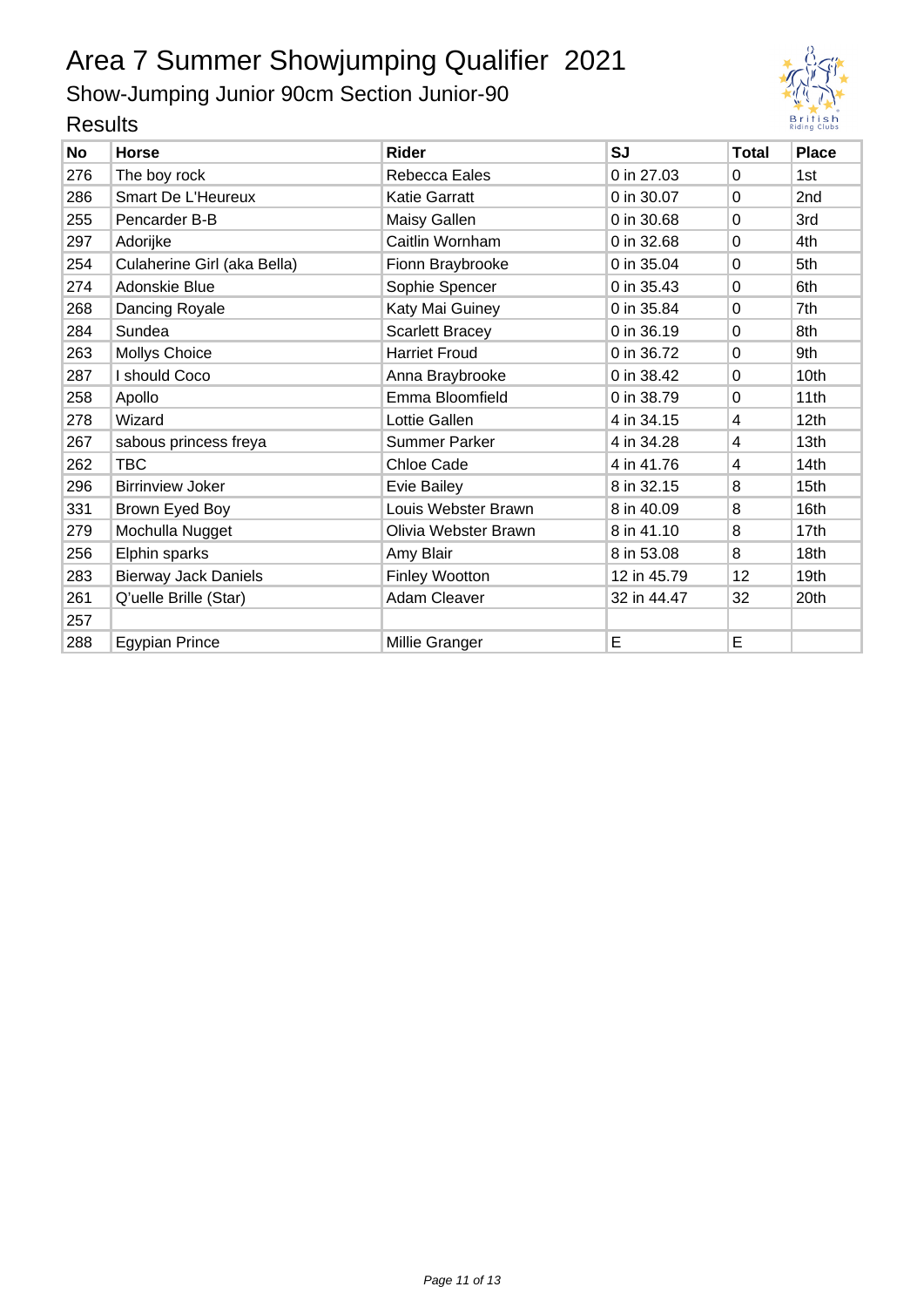Style Jumping Section Senior-75

| No l | <b>Horse</b>                             | Rider                 | Jumping  |                 |    |    |    | Rider   Feel/skill   Position   Horse   Penalties   Total   Place |    |      |
|------|------------------------------------------|-----------------------|----------|-----------------|----|----|----|-------------------------------------------------------------------|----|------|
| 3    | Ennistymon Lad                           | <b>Isabel Ritchie</b> | $\Omega$ | 18              | 24 | 16 | 24 | $\Omega$                                                          | 82 | 1st  |
| 11   | <b>Pendancer Mickey</b><br><b>Bricks</b> | <b>Hayley Dolby</b>   | $\Omega$ | 18              | 24 | 16 | 24 | 0                                                                 | 82 | 1st  |
| 5    | Caught in the Act                        | Nicola Marston        | $\Omega$ | 16              | 24 | 14 | 24 | $\Omega$                                                          | 78 | 3rd  |
| 8    | <b>Ballycaum Lad</b>                     | Sam Morgan            | $\Omega$ | 16              | 24 | 16 | 21 | $\Omega$                                                          | 77 | 4th  |
| 9    | Classic Jack                             | Catherine<br>Martin   | $\Omega$ | 14              | 21 | 14 | 18 | 0                                                                 | 67 | 5th  |
| 2    | Laurenzo                                 | Sarah<br>Anderson     | $\Omega$ | 12 <sup>2</sup> | 21 | 12 | 21 | 0                                                                 | 66 | 6th  |
| 6    | Rooster                                  | Sarah<br>Fortescue    | $\Omega$ | 12              | 21 | 14 | 18 | 0                                                                 | 65 | 7th  |
| 1    | Renasence                                | Kelly<br>Gladstone    | $\Omega$ | 12              | 18 | 14 | 18 | 0                                                                 | 62 | 8th  |
| 7    | Petit Filous (TOPAZ)                     | Debbie Manley         | -5       | 12              | 18 | 12 | 21 | $\Omega$                                                          | 58 | 9th  |
| 4    | Angels Legacy                            | Sarah Leach           | $-2$     | 12              | 18 | 12 | 18 | 0                                                                 | 58 | 10th |
| 10   | Solomon                                  | <b>Tracy Barwick</b>  | W        |                 |    |    |    |                                                                   | W  |      |